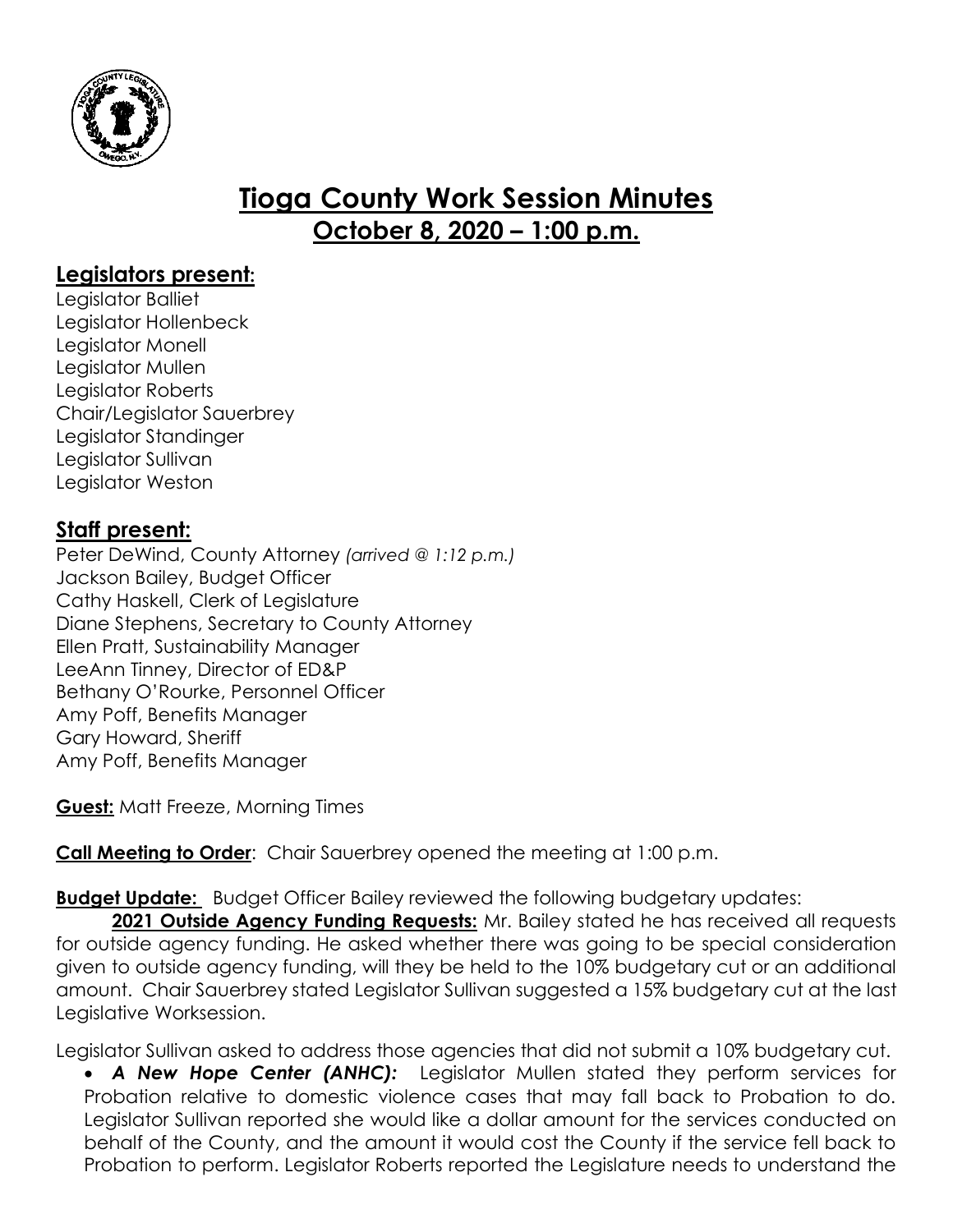value of the service they are currently receiving for their money. Legislator Mullen stated he would check with Probation Director Bennett for further clarification.

 *Libraries:* Legislator Sullivan asked why the libraries could not reduce their budgets by the requested 10%. Mr. Bailey reported they just stated due to their own budgetary restrictions. Legislator Sullivan stated they need to make the 10% budgetary cut and they have not given reasons for not doing so. Legislator Standinger stated he did not feel it was unreasonable to expect them to take the 10% budgetary cut, Legislator Mullen agreed. Chair Sauerbrey stated she feels all should be required to make the 10% budgetary cut.

It was the consensus of the Legislature that the outside agencies should be required to make the 10% budgetary cut. ANHC's budget will be determined once services and cost for service information is obtained.

2021 Tentative Capital Budget w/ Reserve Analysis: Two items have been added for consideration and discussion.

 *Voting Machines:* These had previously been budgeted for the past three years for a total of \$350,000 with the intention of transferring the amount into the reserve. The funds were deemed allocated but never actually put into the reserve, so funds remain in the fund balance for the capital fund. The funds are there, they just cannot be clearly seen in a reserve. The reserve for equipment is currently at \$2.6 million, so there is plenty of funds to cover the voting machines. The impact on the bottom line for the capital account will not be any different; it just depends on how procedurally the Legislature wants to handle this.

There was discussion regarding the voting machines, life expectancy, warranty and the software that supports them.

Chair Sauerbrey suggested the Legislature require the Board of Elections to have a 5- 7 year capital plan to cover the cost of replenishing voting machines. Furthermore, Chair Sauerbrey reported all departments that have missed these types of items should be directed to have capital plans so that no one is blindsided. Mr. Bailey stated currently the only departments that have capital plans are ITCS and DPW. It is his recommendation that departments with any long-term capital items need to have capital plans.

Legislator Sullivan suggested the balance of the money for the voting machines be transferred into a capital reserve account. Mr. Bailey stated a resolution to transfer funds would be prepared and presented for the next meeting.

There was some discussion regarding the use of the "general" capital reserve fund. Mr. Bailey stated if the purchase meets the requirements of the reserve account, the money could be used without a resolution to transfer the funds. Legislator Sullivan stated the ability is needed to easily use the funds whether it is for ITCS, DPW or BOE.

Mr. Bailey listed the five reserves on the worksheet, noting he has the voting machines allocated to the Equipment reserve. The voting machines, the three equipment (not cars) reserves total \$342,154. The reserve balance is \$2.6 million. Once these costs are expended, there will be a remaining balance of \$2.3 million.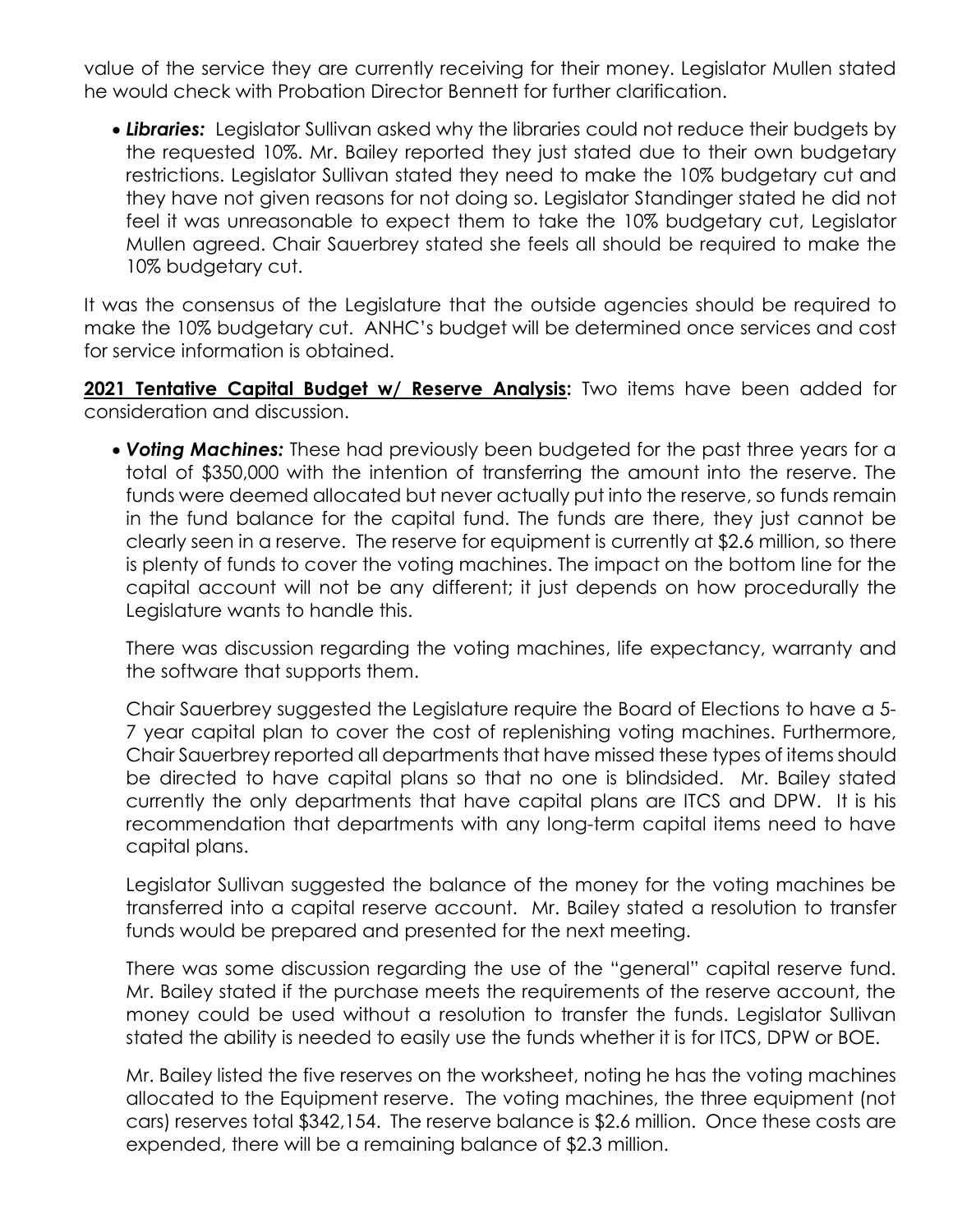*Black Creek Software:* Sheriff Howard stated this software runs the security system for the Jail. Legislator Sullivan inquired with the upgrade done this year from Windows 7 to Windows 10, why this system was not upgraded as well. Sheriff Howard explained Black Creek is the vendor that controls the jail system, which is a stand-alone system that has nothing to do with the County IT system. Sheriff Howard reported Microsoft is no longer supporting Windows 7, which also controls their other systems such as their video recording and locking systems. Sheriff Howard reported the last system upgrade was in 2015. Legislator Sullivan asked when those systems became unsupported. Sheriff Howard stated Windows 7 has not been supported since January, the Viacom system since around May. There were some questions from Legislator Sullivan and Legislator Standinger about when the Sheriff's Office first knew they needed this upgrade. Sheriff Howard stated Black Creek did not inform them of the need to do the upgrade until September. The total upgrade cost is \$312,000. Sheriff Howard spoke with the president of Black Creek regarding the proposal, which offers an option of a 25% down payment with financing over the next five years. Sheriff Howard explained they did budget this year for a "stop gap", but since the system was working fine, they did not use it and expend the \$35,000.

Chair Sauerbrey asked Mr. Bailey for suggestions on how to proceed. Mr. Bailey stated there is \$140,000 in the software reserve and the remainder could be transferred out of the fund balance. Mr. Bailey further explained that some software expenditures could be done as a pre-paid expense, so the expense could be broken out over 3-5 years, which is another option. He needs to consult with the Treasurer and Accountant before going forward with this option. Chair Sauerbrey questioned whether the money in the software reserve is needed by ITCS. Mr. Bailey stated ITCS put off many of their bigger software upgrades to 2022, so this coming year they do not have anything, but any money coming in to refund the reserve would be questioned. Chair Sauerbrey stated the Sheriff's Office should have this expense on a capital plan for tracking purposes.

It was discussed that it appears, from history, the Sheriff's Office will be looking at another upgrade in five years (2025). Legislator Mullen suggested doing a capital reserve for this and then in another five years do the same so they are not faced with this issue again at that time.

Mr. Bailey asked the Legislature if they agreed to add the Black Creek expense to the capital budget for 2021, which they did. He suggested going with the pre-paid option for a lesser financial hit.

Legislator Sullivan recommended the expenses for voting machines, Sheriff's security system, and other capital needs like this get included in the ITCS budget. She believes it is important for ITCS to be aware of these things because not all departments have "IT knowledge" to understand and recognize when the support for these items will expire. She would like the capital items from these departments merged in with the ITCS capital budget. Mr. Bailey stated the voting machines were included in the IT capital budget, but the Jail software was not.

Mr. Bailey reiterated he will officially add these two items (voting machines and jail security system software) to the capital budget, it will be closed and turned over to the operating budget, so any further changes will be done at the Legislative level.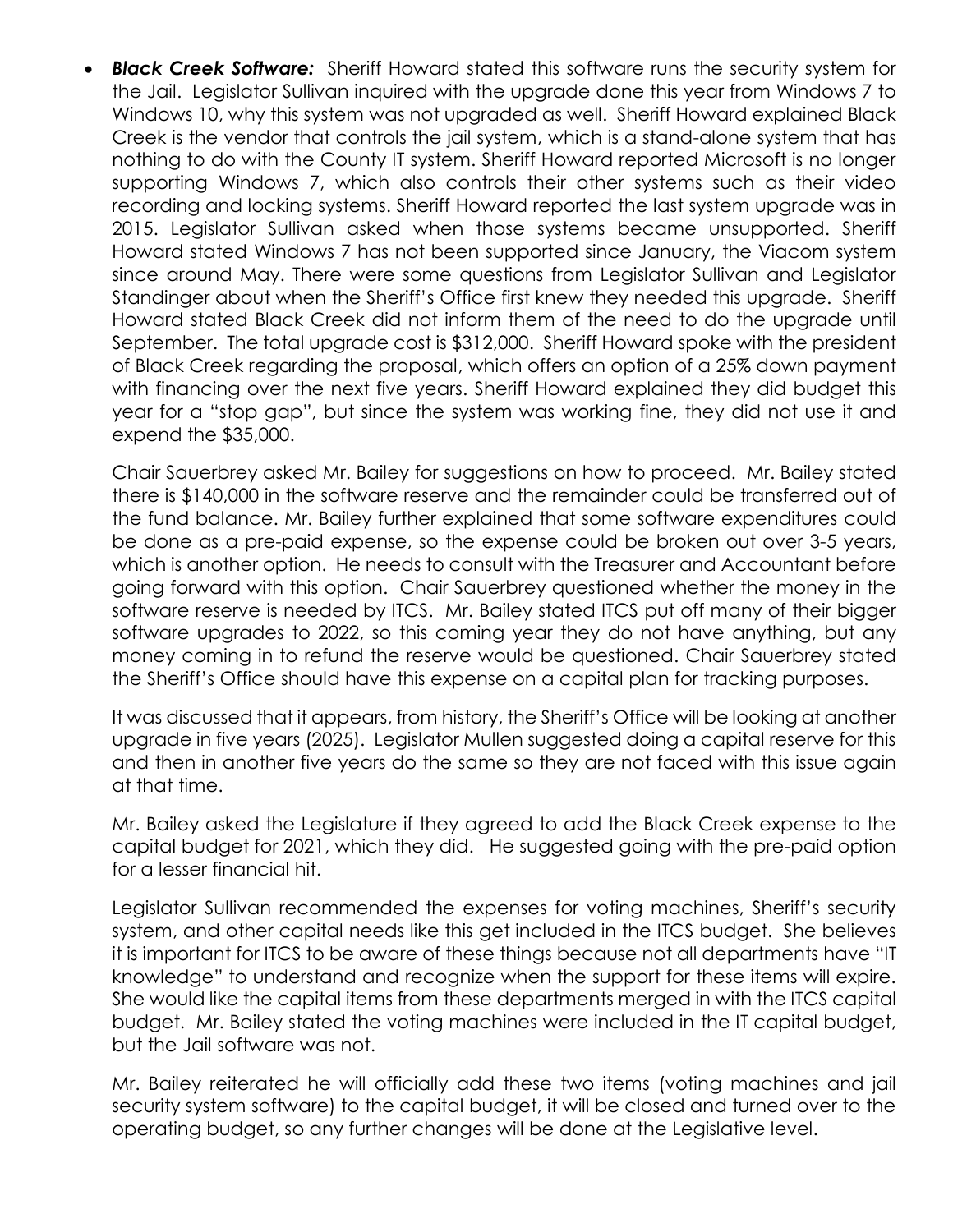**Fringe Benefit Estimates:** Mr. Bailey provided the following:

- State Retirement increased by \$100,000, which was anticipated
- Social Security has not changed numbers are based on 2020
- Workers' Comp decreased by \$51,000 due to a new negotiated rate
- Life insurance \$2600
- Unemployment \$25,000
- Disability decreased by \$2500 due to a new negotiated rate
- Health Insurance increased by \$782,288, a 14.50% increase. Total cost is \$8,743,636, less the 15% contribution rate
- HRA deductible stayed the same at \$873,392
- Medicare Part B A final amount is needed. Currently it is at \$115. There was no official recommendation made. Mr. Bailey looked for direction on whether to keep this number the same, increase it, or revisit it next year. This topic of discussion will be taken back to the Personnel Committee for a recommendation to the full Legislature.

**Non-union Salary Recommendation:** Mr. Bailey asked if it was still the recommendation of the Legislature to have a 0% increase. Legislator Sullivan asked if this was the recommendation of the Non-Union Committee. Personnel Officer O'Rourke stated the recommendation did not come from the Non-Union Committee. The 0% increase was communicated as being the intention of the Legislature, so the Non-Union Committee did not submit a recommendation. Legislator Roberts stated he would like to see a recommendation from the Non-Union Salary Committee for the Legislature to act on.

**Legislator and Part-Time Salaries:** A 0% increase was agreed upon by the Legislature.

**Implications of State Aid:** Mr. Bailey stated he has not received any real detail from the departments. The Treasurer's Office has seen several smaller receipts for departments with reductions in their State Aid claims, but they have not seen any from the bigger claims coming out of MH, PH, or DSS yet. He asked the Legislature if he should instruct the departments across the board to reduce their budget by 20% for their State Aid. The total budgeted amount for State Aid in 2021 is \$9.8 million. A 20% reduction would decrease it by \$1.9 million.

Legislator Mullen reported he is not in favor of passing this deficit on to the taxpayers, therefore, would like to take the \$1.9 million from the fund balance.

Chair Sauerbrey presented the question of whether the Legislature wants to go back to the departments and have them cut their State Aid budgets by 20% or leave them as they currently are and let the County bear the entire burden of the \$1.9 million deficit.

Legislator Sullivan believes those departments who get the grant funds need to bear the burden of some of the loss.

Legislator Standinger stated he understood that those departments have already anticipated the 20% reduction. Mr. Bailey stated they put the full amount in their budgets.

Legislator Roberts stated he agrees with Legislator Sullivan, although they will have to cut back on their services. Legislator Roberts stated taking money from the reserve is not sustainable.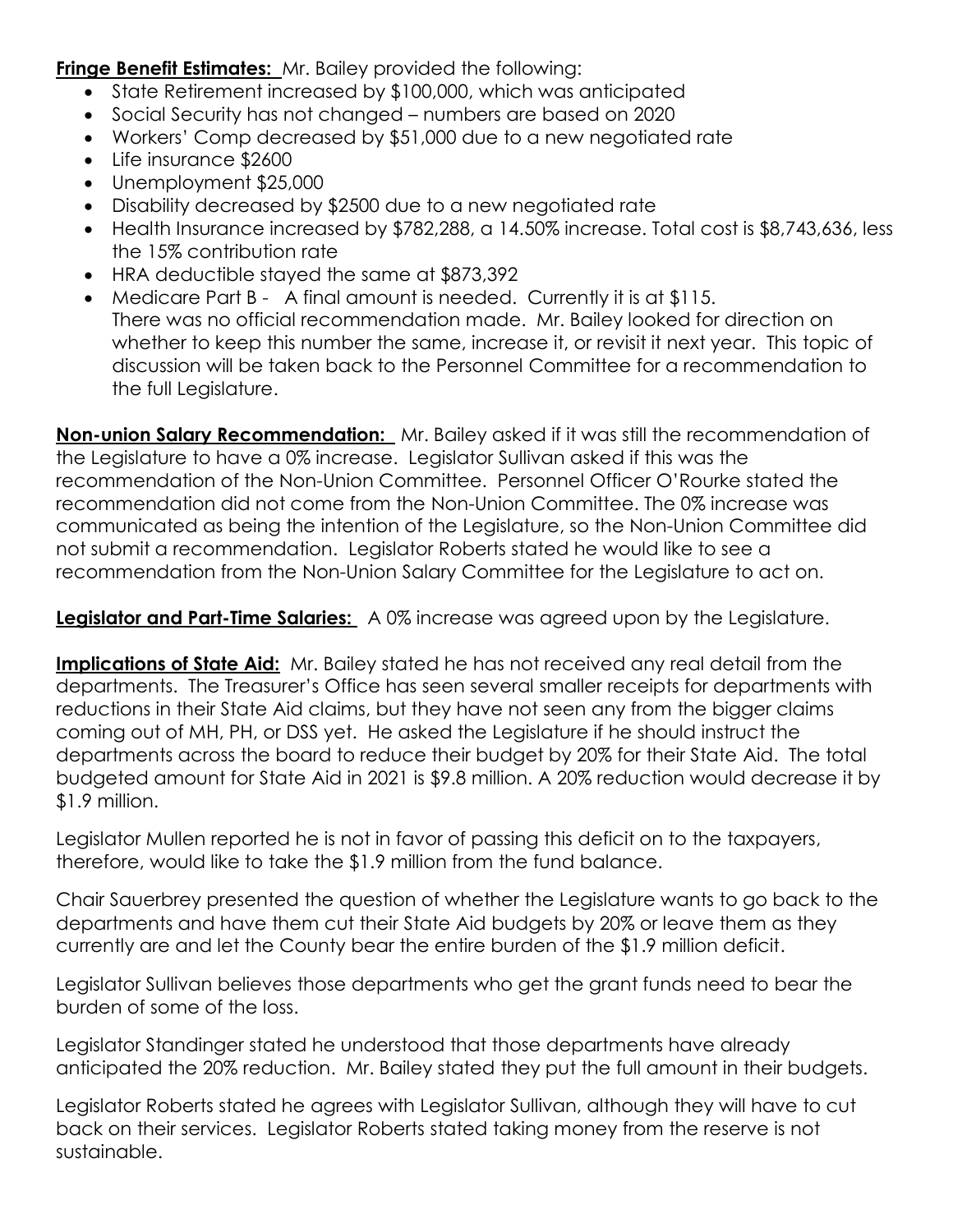Legislator Sullivan stated DPW's capital budget has already been cut and they cannot keep going there to find the necessary cuts. Cutting the equipment capital and chipping away at the fund balance while at the same time not keeping equipment up to date is not sustainable. Budgetary cuts have to start coming from services provided.

Chair Sauerbrey asked the other Legislators to weigh in on this topic.

Legislator Monell stated we need to be prepared for the worst-case scenario. He agreed to the 20% State Aid budgetary cut.

Legislator Hollenbeck agreed with making the 20% State Aid budgetary cut.

Legislator Balliet agreed with making the 20% State Aid budgetary cut with the caveat that exceptions may have to be made for certain departments, and if necessary, use the reserve to cover those exceptions.

Legislator Mullen questioned whether they should take the \$1.9 million deficit out of the general fund and transfer it into an "emergency COVID fund". The departments start with the 20% State Aid budgetary cut, but if during the year they come up short, they can access the money that has been set aside.

Legislator Monell stated if a 20% budgetary cut is made, this will involve elimination of services and personnel.

It was clarified the options are either to go back to the departments and do the 20% State Aid budgetary cut or set aside the \$1.9 million to be used as needed, not both.

Legislator Weston stated we have to look at the mandated programs because if they are not done, the State will take the money away anyway. It may come down to the hard part, which is to reduce employees. He believes they need to know more about the mandated services and the result if they reduced or eliminated.

Legislator Sullivan stated the Department Head should look at their programs, mandated or otherwise and see what they can do. They need to do the analysis and assume 20% less revenue from the State.

Legislator Monell stated departments should be told to be ready for receiving only 80% in State Aid and they need to figure out how they are going to work with that. Legislator Monell further stated if State Aid to a mandated program is reduced, then the mandated program is reduced.

Legislator Roberts agreed with making the 20% budgetary cut, but not establishing a "rainy day" fund.

After much discussion, Chair Sauerbrey took a straw poll vote regarding the 20% budgetary cut:

Legislator Weston - Yes Legislator Sullivan – Yes Legislator Standinger – Yes Legislator Roberts – Yes Legislator Mullen – Yes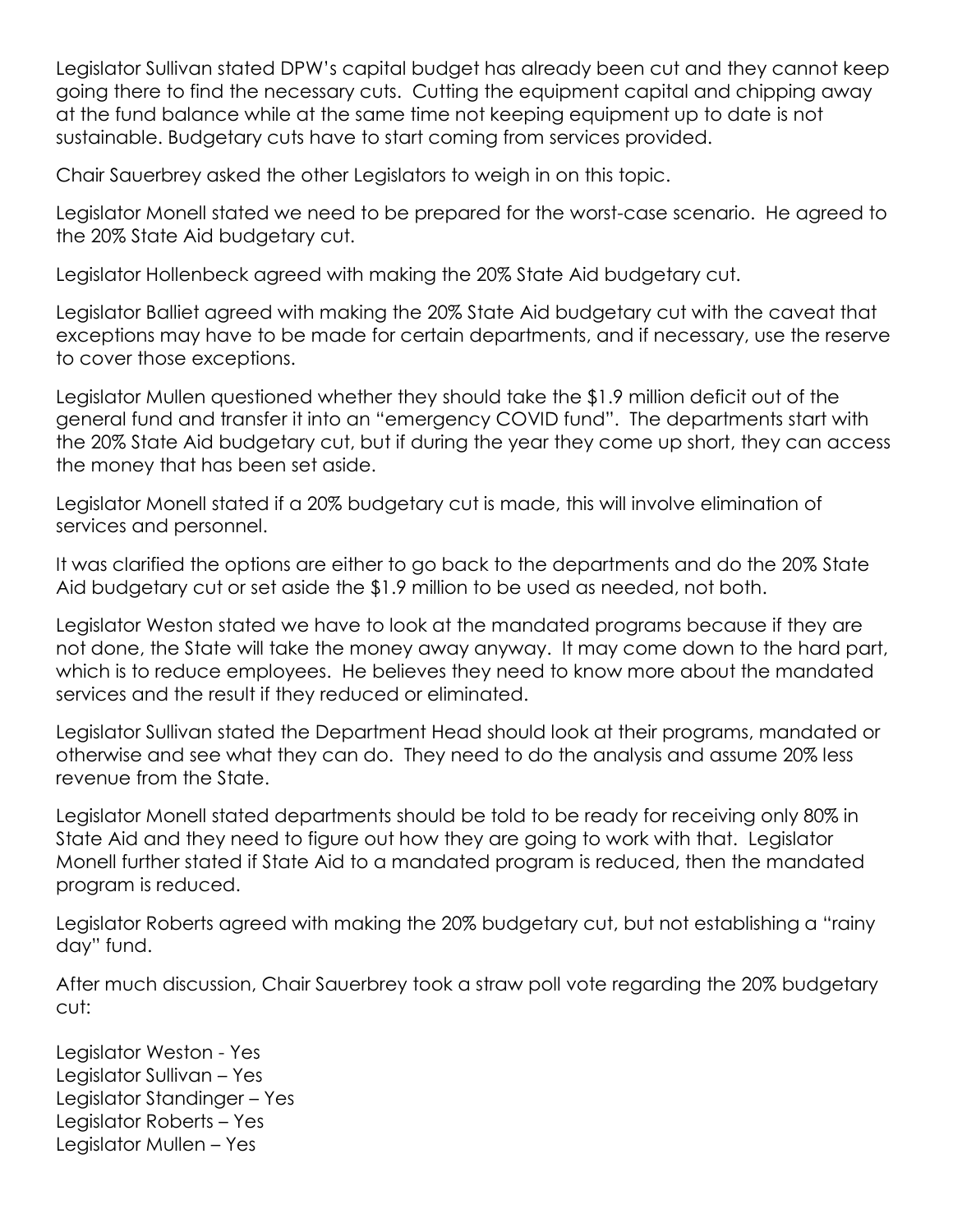Legislator Monell – Yes Legislator Hollenbeck – Yes Legislator Balliet – Yes

The next three topics Mr. Bailey had were the preliminary budget by fund, the tax cap calculation and the recycling status, all of which, he stated, are dependent on the recycling status. Chair Sauerbrey stated they would know the recycling status by Tuesday afternoon and she would let him know the outcome at that time. Once Mr. Bailey receives that information, he will update the information and get it back out to everyone.

**Police Reform Update:** Chair Sauerbrey reported Sheriff Howard is working on updating policies and sharing information with Waverly and Owego Police Departments. Chair Sauerbrey, Sheriff Howard, and County Attorney DeWind recently met and created a timeline to ensure the deadline of April 1, 2021 is met for plan submission to the State. Chair Sauerbrey will be working on community input and either setting up a survey or a series of community meetings.

**Recycling Update:** Chair Sauerbrey reported 24 written responses were received from the community. One of those submissions was a Facebook survey that included 136 written comments, many of which were from outside of the county and the state. The information posted on Facebook was not completely forthcoming because it lacked details. Legislator Sullivan stated that, in her opinion, the Facebook survey should be disregarded because the matter was not presented thoroughly and so many of those responding do not live in Tioga County. Legislator Roberts stated he responded to the Facebook survey and told them they were not factual, but received no reply.

**Approval of Worksession Minutes:** Upon motion of Legislator Mullen, seconded by Legislator Monell and unanimously carried, the minutes of the September 24, 2020 Legislative Worksession were approved.

## **Action Items:** None

**Legislative Support:** Legislative Clerk Haskell received approval of the Legislative Support minutes from September 10, 2020.

Ms. Haskell reminded the Legislators of their need to complete required trainings by the end of October.

Ms. Haskell reported she has had several responses to the Legislative Deputy Clerk vacancy (3 internal and 8 external candidates).

The next Legislative meeting will take place on October 13, 2020 at 12:00 noon with Legislator Hollenbeck doing the prayer, pledge and vote.

One proclamation (Sudden Infant Death Syndrome Awareness Month) will be read and presented by Legislator Standinger.

The 2021 tentative budget hearing is scheduled for November 10, 2020 at 9:30 a.m. A brief discussion took place regarding the time of the public hearing. Ms. Haskell stated in the past the public hearing has been held both during the day and evening, however, noting recent